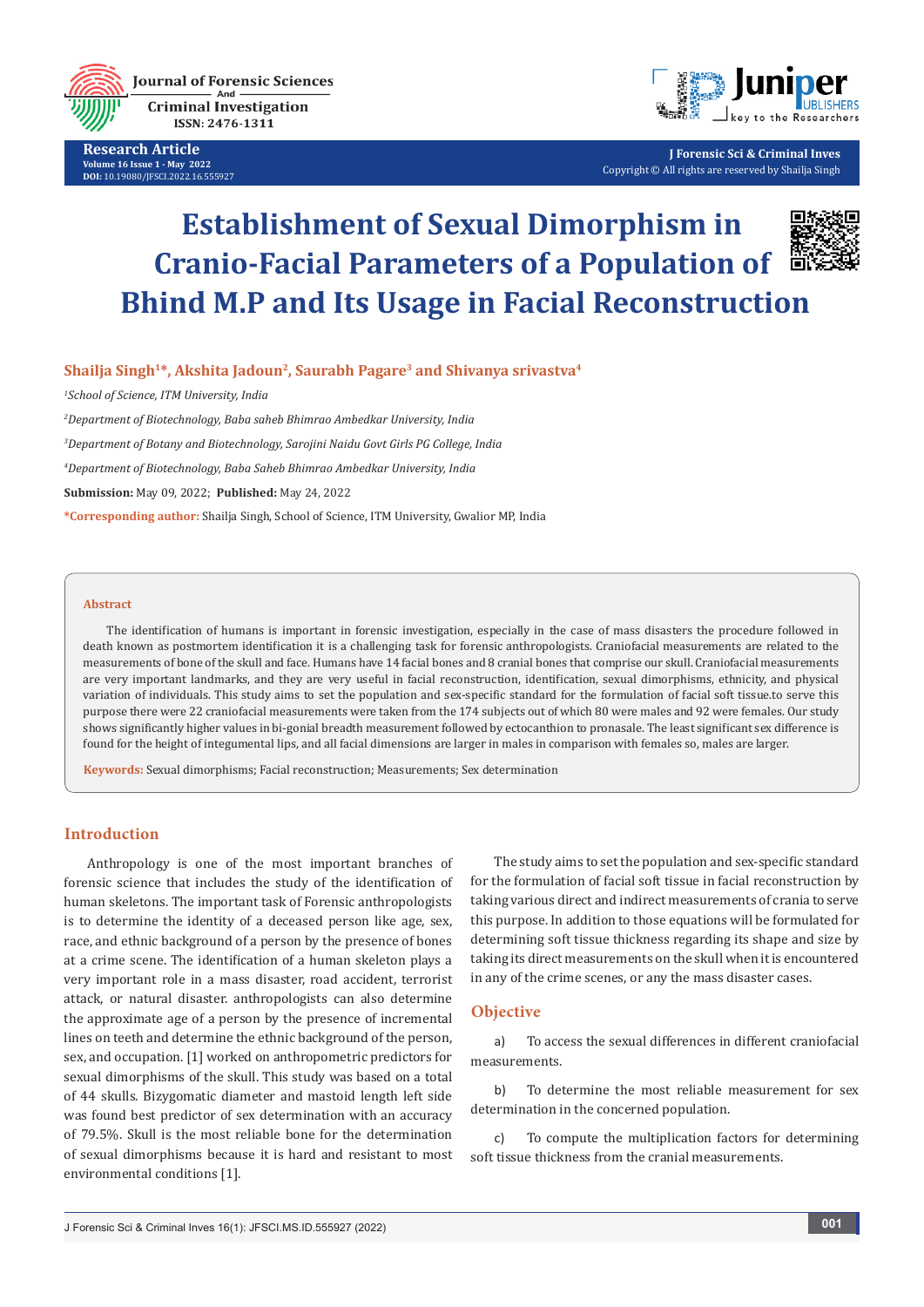# **Material & Method**

The present study sample comprises 172 subjects (80 Male and 92 Female) ranging from 20-45 age belonging to Brahmin of Bhind (MP).

Following 22 measurements were taken for the study

a) Morphological facial height: Measurement between Trichion to Gnathion.

b) Physiognomic facial height: Measurement between Trichion to gnathion.

c) Physiognomic upper facial height: Measurement between nasion to Stomion.

d) Morphological upper facial height: Measurement between nasion to prosthion.

e) Nasal height: Measurement between nasion to Subnasale.

f) Nasal depth: Measurements between Pronasale to Subnasale.

g) Nasal length: Measurement between nasion to Pronasale.

h) Height of integumental lips: Measurements between Labrale superior to Labrale inferior

i) Lip length: It is the straight distance between Chelion.

j) Height of lower face: It is the measurement between Stomion to gnathion.

k) Physiognomic ear length: It is the measurement between Superauracle to Subauracle.

l) Physiognomic ear breath: It is the measurement between the two most lateral points on the posterior margin of a helix.

m) Bi-orbital: It measures the arc from Ectocanthium to Ectocanthium.

n) External Biocular breath: It is the distance between external canthi.

o) Internal-ocular breath: It is the measurement between the internal canthus of the eye.

p) Nasal breath: It is the measurement between two Alare.

q) Minimum frontal breath: It is the measurement between the two frontotemporal.

r) The breadth of the bizygomatic arch: It is the distance between two zygia.

s) Bi- Gonial breadth: It is the straight distance between to gonia.

t) Intercanine breadth: It measures the distance between canine to canine.

u) Ectocanthium pronasale: It is the distance between Ectocanthion to Pronasale.

v) Gonion-Gnathion: It is the straight distance between Gonion to Gnathion.

#### **Statistical Analysis**

To fulfill the objective of the study, the data have been statistically analyzed for descriptive statistics, t-tests, mean, standard deviation, standard error of the mean, and the range for all facial dimensions of males and females.



**How to cite this article:** Shailja S, Akshita J, Saurabh P, Shivanya s. Establishment of Sexual Dimorphism in Cranio-Facial Parameters of a Population of Bhind M.P and Its Usage in Facial Reconstruction. J Forensic Sci & Criminal Inves. 2022; 16(1): 555927. DOI: [10.19080/JFSCI.2022.16.55592](http://dx.doi.org/10.19080/JFSCI.2022.16.555927)7 **002**

#### **Results**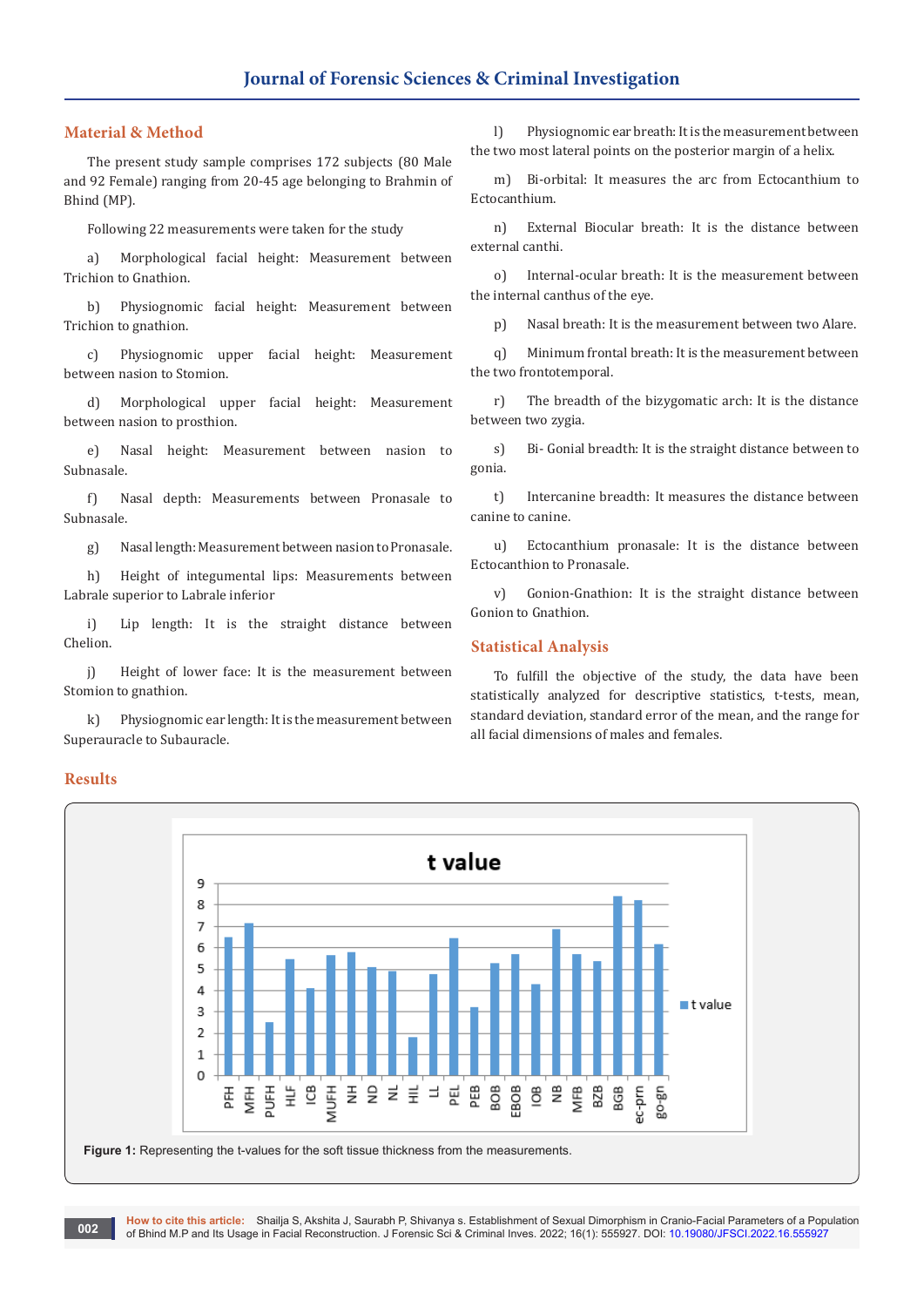

| <b>Measurement</b> (cm)           | Mean  | <b>Standard</b><br>Deviation $(\pm)$ | <b>The Standard</b><br>Error $(\pm)$ | Range          | <b>Minimum</b> | <b>Maximum</b> |
|-----------------------------------|-------|--------------------------------------|--------------------------------------|----------------|----------------|----------------|
| Physiognomic facial height        | 16.53 | 0.77                                 | 0.08                                 | 3.9            | 15             | 18.9           |
| Morphological facial height       | 10.13 | 0.55                                 | 0.05                                 | 3              | 8.5            | 11.5           |
| Physiognomic upper facial height  | 5.99  | 0.49                                 | 0.05                                 | 3              | 4.6            | 7.6            |
| Height of lower face              | 4.61  | 0.4                                  | 0.04                                 | 1.9            | 3.6            | 5.5            |
| Inter canine breadth              | 3.63  | 0.29                                 | 0.03                                 | 1.8            | 2.9            | 4.7            |
| Morphological upper facial height | 5.55  | 0.42                                 | 0.04                                 | 1.9            | 4.8            | 6.7            |
| Nasal height                      | 4.39  | 0.42                                 | 0.04                                 | 2.3            | 3.1            | 5.4            |
| Nasal depth                       | 1.97  | 0.26                                 | 0.02                                 | 2              | 1.2            | 3.2            |
| Nasal length                      | 3.76  | 0.42                                 | 0.04                                 | $\overline{2}$ | 3              | 5              |
| Height of integumental lips       | 1.75  | 0.27                                 | 0.02                                 | 1.7            | 0.8            | 2.5            |
| Lip length                        | 4.81  | 0.37                                 | 0.03                                 | $\overline{2}$ | 3.7            | 5.7            |
| Physiognomic ear length           | 5.83  | 0.38                                 | 0.03                                 | 1.6            | 5.1            | 6.7            |
| Physiognomic ear breadth          | 2.96  | 0.23                                 | 0.02                                 | 1.1            | 2.5            | 3.6            |
| Bi-orbital breadth                | 9.88  | 0.43                                 | 0.04                                 | 2.3            | 9              | 11.3           |
| External bi-ocular breadth        | 8.99  | 0.45                                 | 0.04                                 | 2.4            | 8              | 10.4           |
| Inter ocular breadth              | 3.2   | 0.22                                 | 0.02                                 | 1.1            | 2.7            | 3.8            |
| Nasal breadth                     | 3.36  | 0.26                                 | 0.02                                 | 1.4            | 2.7            | 4.1            |
| Minimum frontal breadth           | 9.89  | 0.45                                 | 0.046                                | 2.9            | 8.8            | 11.7           |
| Bizygomatic breadth               | 12.05 | 0.58                                 | 0.06                                 | 4.8            | 9.2            | 14             |
| Bigonial breadth                  | 11.13 | 0.72                                 | 0.07                                 | 4.3            | 9.8            | 14.1           |
| Ectocanthion-pronasale            | 7.37  | 0.41                                 | 0.04                                 | 2.7            | 6.2            | 8.9            |
| Gonion-gnathion                   | 9.02  | 0.66                                 | 0.06                                 | 5              | 6.4            | 11.4           |

**Table 1:** Descriptive statistics for all craniofacial measurements in females of Bhind M.P.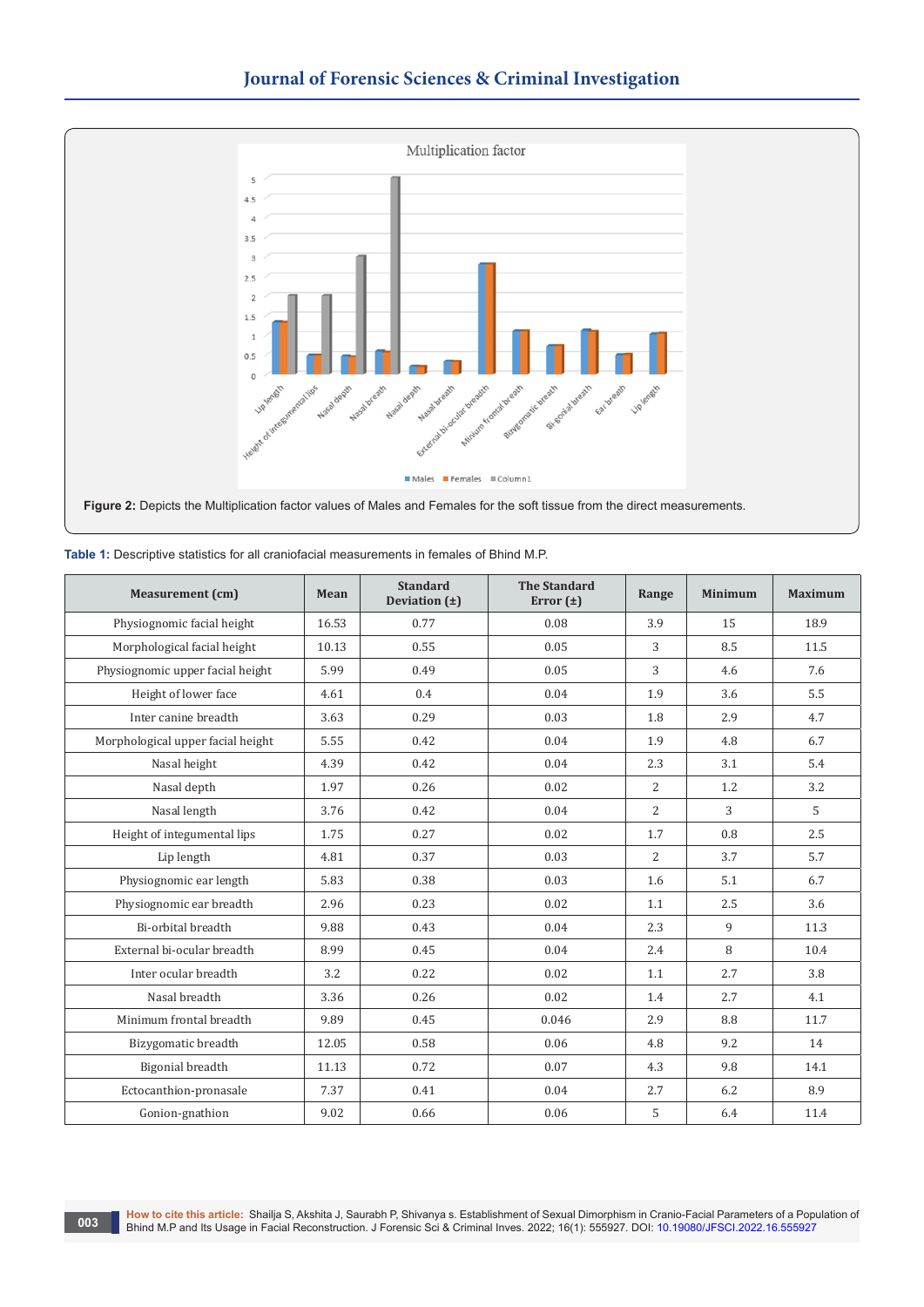| <b>Measurement</b> (cm)           | Mean  | <b>Standard Devi-</b><br>ation $(\pm)$ | <b>The Standard Error</b><br>$(\pm)$ | Range          | <b>Minimum</b>   | <b>Maximum</b> |
|-----------------------------------|-------|----------------------------------------|--------------------------------------|----------------|------------------|----------------|
| Physiognomic facial height        | 17.38 | 0.93                                   | 0.1                                  | 4.4            | 15               | 19.4           |
| Morphological facial height       | 10.77 | 0.6                                    | 0.06                                 | 3.2            | 9.5              | 12.7           |
| Physiognomic upper facial height  | 6.17  | 0.45                                   | 0.05                                 | 2.6            | 5.1              | 7.7            |
| Height of lower face              | 4.96  | 0.44                                   | 0.04                                 | 1.8            | 3.9              | 5.7            |
| Inter canine breadth              | 3.82  | 0.3                                    | 0.03                                 | 1.8            | 2.7              | 4.5            |
| Morphological upper facial height | 5.9   | 0.39                                   | 0.04                                 | 2.4            | 4.6              | $\overline{7}$ |
| Nasal height                      | 4.76  | 0.42                                   | 0.047                                | 2.9            | 3.1              | 6              |
| Nasal depth                       | 2.23  | 0.38                                   | 0.04                                 | 3.1            | 1.7              | 4.8            |
| Nasal length                      | 4.09  | 0.45                                   | 0.05                                 | 2.6            | 3.2              | 5.8            |
| Height of integumental lips       | 1.83  | 0.29                                   | 0.032                                | 1.5            | $\mathbf{1}$     | 2.5            |
| Lip length                        | 5.08  | 0.36                                   | 0.04                                 | 1.8            | 4.3              | 6.1            |
| Physiognomic ear length           | 6.23  | 0.43                                   | 0.04                                 | 2.1            | 5.2              | 7.3            |
| Physiognomic ear breadth          | 3.1   | 0.3                                    | 0.03                                 | 1.7            | 2.1              | 3.8            |
| Bi-orbital breadth                | 10.25 | 0.47                                   | 0.05                                 | 2.2            | 9.2              | 11.4           |
| External bi-ocular breadth        | 9.42  | 0.53                                   | 0.05                                 | 3.2            | 8.1              | 11.3           |
| Inter ocular breadth              | 3.35  | 0.23                                   | 0.02                                 | 1.2            | 2.7              | 3.9            |
| Nasal breadth                     | 3.66  | 0.31                                   | 0.03                                 | 2.1            | $2.2\phantom{0}$ | 4.3            |
| Minimum frontal breadth           | 10.36 | 0.61                                   | 0.06                                 | $\overline{4}$ | 9                | 13             |
| Bizygomatic breadth               | 12.53 | 0.58                                   | 0.06                                 | 2.4            | 11.3             | 13.7           |
| Bigonial breadth                  | 12.13 | 0.82                                   | 0.09                                 | $\overline{4}$ | 10.2             | 14.2           |
| Ectocanthion - pronasale          | 7.92  | 0.46                                   | 0.05                                 | 2.7            | 6.3              | 9              |
| Gonion - gnathion                 | 9.68  | 0.73                                   | 0.08                                 | 3.6            | 8.2              | 11.8           |

**Table 2:** Descriptive statistics for all craniofacial measurements in males of Bhind M.P.

**Table 3:** Sexual difference of all facial dimensions of Brahmin of Bhind M.P.

| S. No.         | <b>Measurement</b>                | t-values |
|----------------|-----------------------------------|----------|
| $\mathbf{1}$   | Physiognomic facial height        | $6.48*$  |
| 2              | Morphological facial height       | $7.16*$  |
| 3              | Physiognomic upper facial height  | $2.51*$  |
| $\overline{4}$ | Height of lower face              | $5.45*$  |
| 5              | Inter canine breadth              | $4.12*$  |
| 6              | Morphological upper facial height | $5.68*$  |
| $\overline{7}$ | Nasal height                      | 5.79*    |
| 8              | Depth                             | $5.09*$  |
| 9              | Nasal length                      | 4.92*    |
| 10             | Height of integumental lips       | 1.84     |
| 11             | Lip length                        | $4.77*$  |
| 12             | Physiognomic ear length           | $6.45*$  |
| 13             | Physiognomic ear breadth          | $3.25*$  |
| 14             | Bi-orbital breadth                | $5.30*$  |
| 15             | External bi-ocular breadth        | $5.71*$  |
| 16             | Breadth                           | $4.30*$  |
| 17             | Nasal breadth                     | 6.88*    |

**How to cite this article:** Shailja S, Akshita J, Saurabh P, Shivanya s. Establishment of Sexual Dimorphism in Cranio-Facial Parameters of a Population of Bhind M.P and Its Usage in Facial Reconstruction. J Forensic Sci & Criminal Inves. 2022; 16(1): 555927. DOI: [10.19080/JFSCI.2022.16.555927](http://dx.doi.org/10.19080/JFSCI.2022.16.555927) **004**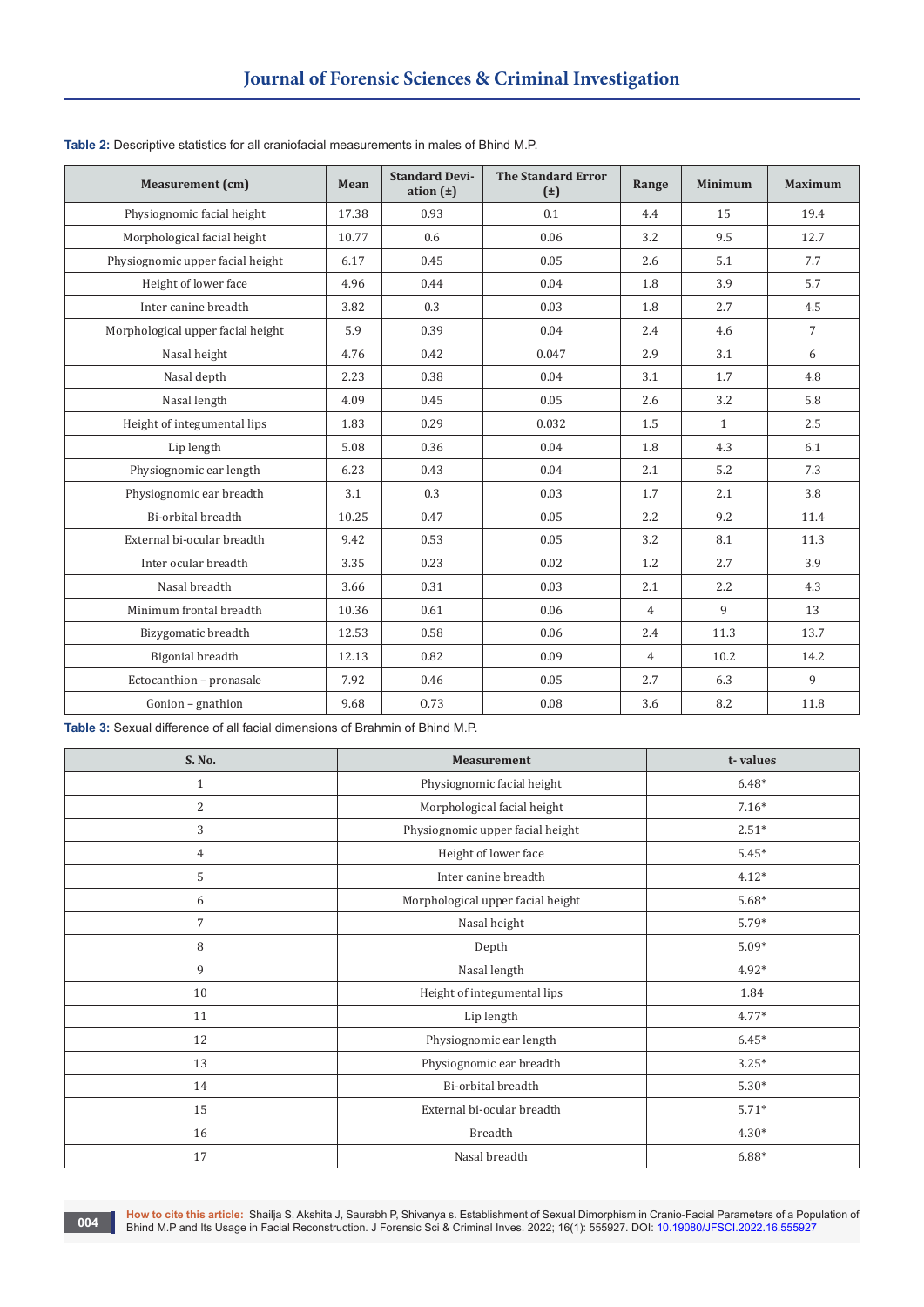# **Journal of Forensic Sciences & Criminal Investigation**

| 18  | Minimum frontal breadth  | $5.72*$ |
|-----|--------------------------|---------|
| 1 Q | Bizygomatic breadth      | $5.39*$ |
| 20  | Bigonial breadth         | $8.42*$ |
| 21  | Ectocanthion - pronasale | $8.23*$ |
| 22  | Gonion - gnathion        | $6.19*$ |

\*Significant at p> 0.05 level.

**Table 4:** Multiplication factors (M.F) for all the direct measurements of males which can be taken on the skull.

| <b>Soft Tissues</b>         | <b>Direct Measurements</b>                      | <b>M.F. Value</b> |
|-----------------------------|-------------------------------------------------|-------------------|
| Lip length                  | Intercanine breadth                             | 1.33              |
| Height of integumental lips | Intercanine                                     | 0.48              |
| Nasal depth                 | Nasal height                                    | 0.46              |
| Nasal breadth               | Physiognomic upper facial height                | 0.59              |
| Nasal depth                 | Nasal height + Physiognomic upper facial height | 0.2               |
| Nasal breadth               | Nasal height + physiognomic upper facial height | 0.33              |
| External bi-ocular breadth  | Inter ocular breadth                            | 2.8               |
| Minimum frontal breadth     | External bi-ocular breadth                      | 1.1               |
| Bizygomatic breadth         | Physiognomic facial height                      | 0.72              |
| Bi-gonial breadth           | Morphological facial height                     | 1.12              |
| Ear breadth                 | Ear length                                      | 0.49              |
| Lip length                  | Height of lower face                            | 1.02              |

**Table 5:** Multiplication factor (M.F) of all the direct measurements of females which can be taken on the skull.

| <b>Soft Tissues</b>         | <b>Direct Measurements</b>                      | <b>M.F. Value</b> |
|-----------------------------|-------------------------------------------------|-------------------|
| Lip length                  | Intercanine breadth                             | 1.32              |
| Height of integumental lips | Intercanine                                     | 0.48              |
| Nasal depth                 | Nasal height                                    | 0.44              |
| Nasal breadth               | Physiognomic upper facial height                | 0.56              |
| Nasal depth                 | Nasal height + Physiognomic upper facial height | 0.19              |
| Nasal breadth               | Nasal height + physiognomic upper facial height | 0.32              |
| External bi-ocular breadth  | Inter ocular breadth                            | 2.8               |
| Minimum frontal breadth     | External bi-ocular breadth                      | 1.1               |
| Bizygomatic breadth         | Physiognomic facial height                      | 0.72              |
| Bi-gonial breadth           | Morphological facial height                     | 1.09              |
| Ear breadth                 | Ear length                                      | 0.5               |
| Lip length                  | Height of lower face                            | 1.04              |

Table 1 & 2 Represent the mean, standard error, and standard deviation mean for all the craniofacial measurements of males and females of Brahmins of Bhind M.P and the mean values of males are greater than females which indicate that males have large facial dimension in comparison to females. Table 3 & Figure 1 Represents the test of significance (t-test) values to determine the sexual differences. It is observed from the table that sex differences are significant in all the measurements. The highest t-value is found for Bigonial breadth i.e., 8.4267 and the least is for the height of integumental lips i.e., 1.8434. Table 4 Represents the

multiplication factor values for the craniofacial measurements. Table 5 & Figure 2 Represents the M.F values for the craniofacial measurement from the direct measurement which can be taken on the skull to determine the value for soft tissue formulation. After multiplying the M.F. values with the direct measurement soft tissue values can be determined.

For example: -

If soft tissue for lip length is to be determined then,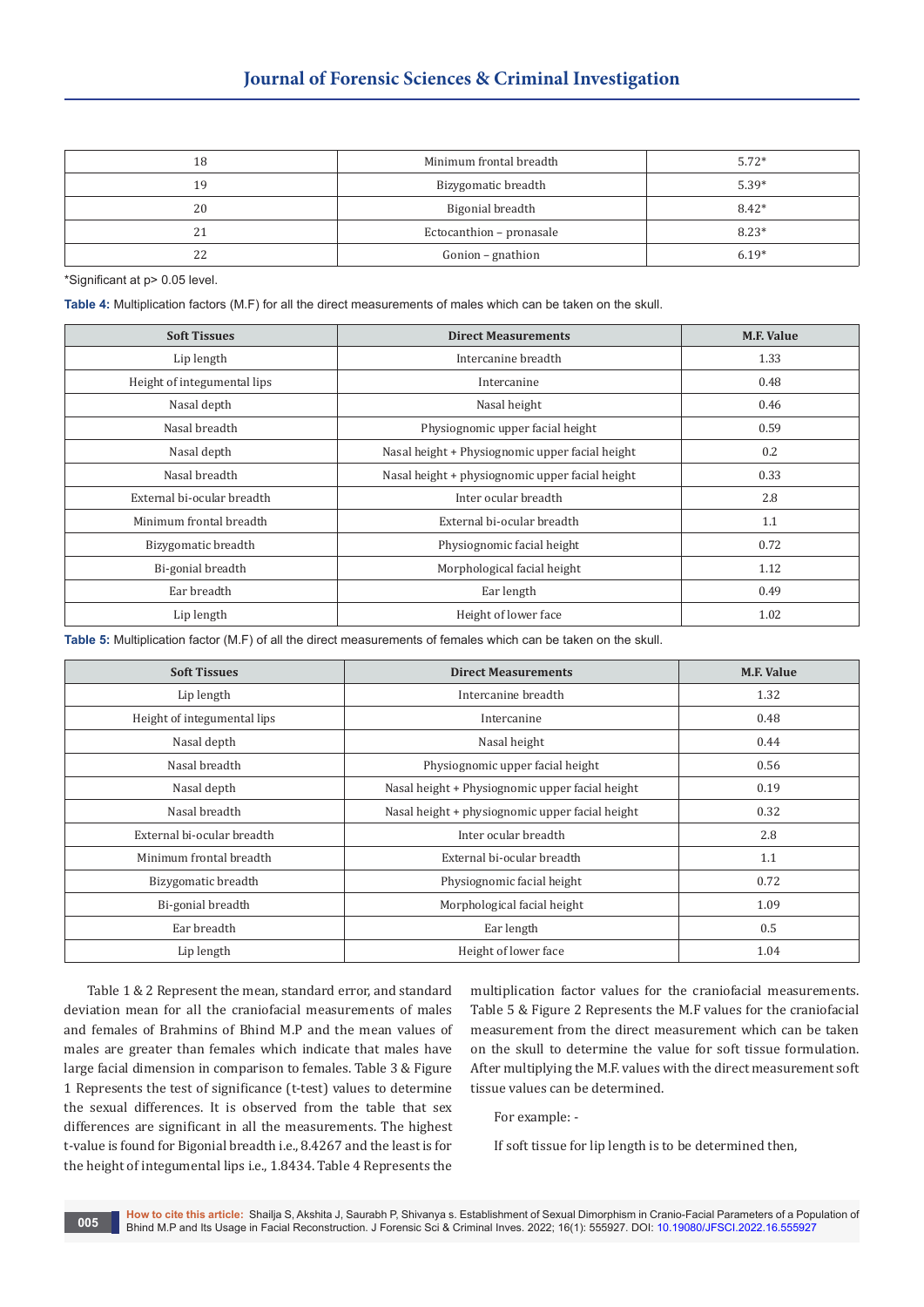LL= ICB × MF of LL

 $LL = ICB \times 1.3229$ 

#### **Discussion**

[2] worked on the correlation between upper facial height and lower facial height. In this study, [2] selected a total of 200 subjects and all the subjects were free from facial trauma, or surgery. The bisexual variation of upper facial and lower face height was observed. It is also evident from the study that the relationship between upper and lower face height is significant. [3] compared cephalo-facial measurements of Indian and Turkish for facial reconstruction application. In their study, he found the average for males is larger than the average for females. There are statistically significant differences between the face and head dimensions of both sexes of the young Turkish and Indian populations as in Turkish nasion – prosthion, infradental – gnathion, cranial breadth, bizygomatic breadth, nasion – subnasale and bigonial breadth are greater whereas nasal breadth and ala – tragus are greater in Indian individual. [1] worked on anthropometric predictors for sexual dimorphism of the skull.24 skulls of males and 20 skulls of females were included in the study. Nasal height, nasal width, and mastoid length were higher in males. Bizygomatic diameter and mastoid length left side was found best predictor of sex determination with an accuracy of 79.5%. However, the present study is based on a total of 22 craniofacial measurements. The highest significant sex difference was found for bi-gonial breadth measurement (t-value-8.4267) which was followed by ectocanthion to pronase (t-value- 8.23). And the Least significant sex difference is found for the height of integumental lips (t-value- 1.8434).

# **Conclusion**

In this study, an attempt has been given to determine sexual dimorphism and facial soft tissue thickness for the facial reconstruction of Brahmins of district Bhind M.P. This study is useful in determining the facial soft tissue thickness to recreate the antemortem appearance of an individual to recognize and identify when the skull is found at the scene. It is also useful for determining the sex when a fragmented or decomposed body is found at the crime scene. With regards to sex prediction, bigonial breadth and ectocanthion to pronasale were most reliable. Many researchers have worked on sex determination from facial dimensions in different populations [4] and these studies showed significant dimorphisms in sex determination from facial measurements. This data was based on 172 subjects (80 male and

92 female) aged between 20-45 years. This study was based on 22 craniofacial measurements. Data were statistically analyzed for mean, standard deviation, standard error, range, t-test, and multiplication factor. The result of the present study reveals that all facial dimensions are larger in males than females which indicates that males are larger, and the Highest significant sex difference was found for bi-gonial breadth measurement (t-value-8.4267) which was followed by ectocanthion to pronasale (t-value- 8.23). And the Least significant sex difference is found for the height of integumental lips (t-value- 1.8434). In this research, I also formulate the Multiplication factors for soft tissue thickness from direct measurements which can be taken on the skull [5-11].

#### **References**

- 1. [Poonia S, Gupta S, Choudhary P, Verma M \(2017\) Anthropometric](https://imjhealth.org/Paper-June-2017/IMJH-JUN-2017-17.pdf)  [predictor for sexual dimorphisms of the skull. International](https://imjhealth.org/Paper-June-2017/IMJH-JUN-2017-17.pdf)  [Multispeciality Found of Health 3\(6\): 2395-6291.](https://imjhealth.org/Paper-June-2017/IMJH-JUN-2017-17.pdf)
- 2. Hatwal P, Atal DK, Das S (2015) Correlation of upper facial and lower facial height in Garhwali population of Uttarakhand, Journal Indian Academy of Forensic Medicine 37(3): 971-973.
- 3. Jasuja OP, Aka SP, Singh GD (2011) Comparison of Indian and Turkish Cephalo – facial Measurements: Data for Facial Reconstruction Applications. Journal of Indo Pacific Academy of Forensic Odontology 2(1): 1-6.
- 4. [Samal S, Subramani V, Mark DB \(2007\) An analysis of sexual](https://digitalcommons.unl.edu/csearticles/95/)  [dimorphisms in the human face, Journal of Visual Communication and](https://digitalcommons.unl.edu/csearticles/95/)  [Image Representation 18: 453-463.](https://digitalcommons.unl.edu/csearticles/95/)
- 5. [Acarm M, Alkan BS, Ulusoym, Akkubak Y \(2017\) An assessment of](https://www.alliedacademies.org/articles/an-assessment-of-the-face-on-turkish-and-african-students.html)  [the face on Turkish and African students, An International Journal of](https://www.alliedacademies.org/articles/an-assessment-of-the-face-on-turkish-and-african-students.html)  [Medical Science 28\(9\): 976-1683.](https://www.alliedacademies.org/articles/an-assessment-of-the-face-on-turkish-and-african-students.html)
- 6. Kolliner MG, Janson KT, Schultheiss OC (2018) Sexual dimorphisms of facial width-to-height ratio in human skull and faces. General commentary article 38(3): 414-420.
- 7. [Rajpara Y, Shuyagali TR \(2017\) An assessment of sexual dimorphisms](https://pubmed.ncbi.nlm.nih.gov/25870491/)  [about to facial asymmetry in esthetically pleasing faces. Acta Inform](https://pubmed.ncbi.nlm.nih.gov/25870491/)  [Med 23\(1\): 44-48.](https://pubmed.ncbi.nlm.nih.gov/25870491/)
- 8. [Herrera L, Oliveira SV, Melani RF \(2013\) Forensic facial reconstruction,](https://pubmed.ncbi.nlm.nih.gov/27258921/)  [Brazilian Journal of Forensic Science 2\(4\): 365-375.](https://pubmed.ncbi.nlm.nih.gov/27258921/)
- 9. [Kallianpur S, Desai A, Kasettv S, Sudheendra S, Joshi P \(2011\) An](https://pubmed.ncbi.nlm.nih.gov/22022137/)  [anthropometric analysis of facial height, arch length, palatal rugae](https://pubmed.ncbi.nlm.nih.gov/22022137/)  [in the Indian and Nepalese population, Egyptian Journal of Forensic](https://pubmed.ncbi.nlm.nih.gov/22022137/)  [Science 3\(1\): 33-37.](https://pubmed.ncbi.nlm.nih.gov/22022137/)
- 10. [Vidya CS, Prashantha B, Gngadhar MR \(2012\) Anthropometric](http://www.ijsrp.org/research-paper-1012/ijsrp-p1071.pdf)  [predictors for sexual dimorphism of the skull of South Indian origin,](http://www.ijsrp.org/research-paper-1012/ijsrp-p1071.pdf)  [international Journal of Scientific and Research Publication 2\(10\):](http://www.ijsrp.org/research-paper-1012/ijsrp-p1071.pdf)  [2250-3153.](http://www.ijsrp.org/research-paper-1012/ijsrp-p1071.pdf)
- 11. [Stephan NC, Norris MR, Henneberg M \(2005\) Does sexual dimorphism](https://pubmed.ncbi.nlm.nih.gov/15932080/)  [in facial soft tissue depth justify sex distinction in craniofacial](https://pubmed.ncbi.nlm.nih.gov/15932080/)  [identification, Journal of Forensic Science 50\(3\): 19428-2959.](https://pubmed.ncbi.nlm.nih.gov/15932080/)